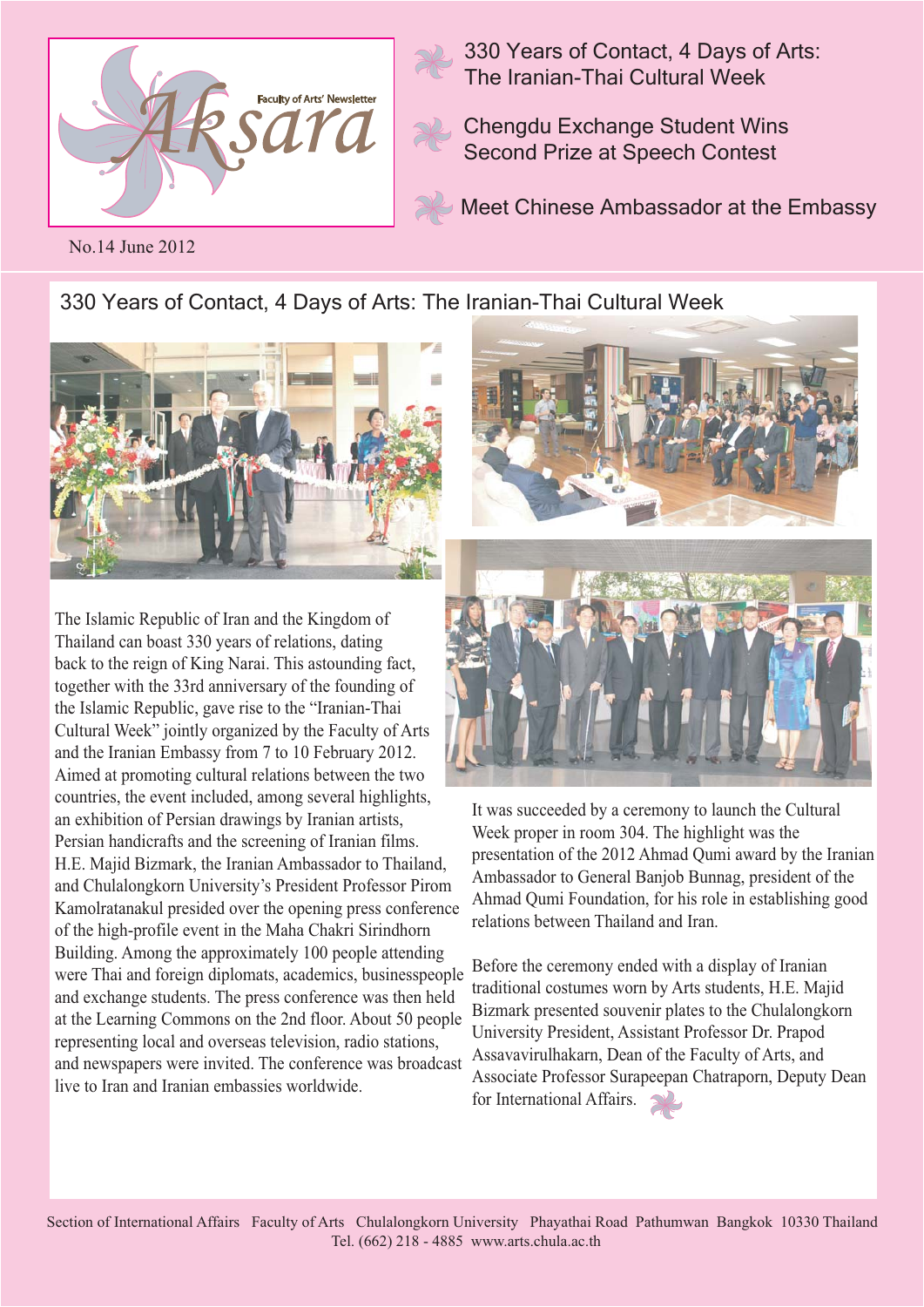# Thai Wellbeing and Perseverance: Chengdu Exchange Student Wins Second Prize at Speech Contest





Pitting the top foreign students of Thai against each other in a competition that involves both prepared and impromptu speeches on complex topics, the "International Tertiary Education Speech Contest," the brainchild of the Chulalongkorn University Alumni Association (CUAA), is one of the toughest tests for learners of the language of the Land of Smiles. And the Faculty has reason to celebrate that one of its own went on to shine in the contest, held to celebrate His Majesty the King's 84th birthday on 11 February 2012 at the Arnoma Hotel: Ms. Shuhua Qi, an exchange student at the Faculty of Arts and originally a Thai major from Chengdu University in China, emerged as the first runner-up with her well-thought-out ideas on "Thai People living well through Royal Initiated Projects" and her spontaneous thoughts on the topic "Perseverance brings success." Her successful performance within the field of students from eight countries currently studying at 24 educational institutes in Thailand earned her a 10,000.-Baht cash prize and a trophy in honor of H.R.H. Princess Maha Chakri Sirindhorn.

Attending the opening ceremony of the speech contest were Professor Dr. Suchada Kiranandana, CUAA's Vice President, Assistant Professor Dr. Pornthip Pookpasuk, Chairperson of the organizing committee, and Khunying Patama Leeswadtrakul, Chairperson of the Executive Committee of the Arnoma Hotel Bangkok and the Felix River Kwai Resort Kanchanaburi, who provided the venue and refreshments.

# Buddhist Studies: Arts Student Wins Khyentse Foundation Scholarship





The renowned Khyentse Foundation, founded in 2001 by Dzongsar Khyentse Rinpoche to promote Buddhism and Buddhist studies, does not only provide support for the management of an electronic database of Tibetan Buddhist scripts, but also promotes international tertiary education in Buddhist studies. And it was to our Faculty's MA student Sararat Nawato that the foundation's Peter Skilling presented one of their coveted scholarships. Presiding over the award ceremony in the Maha Chakri Sirindhorn Building's Learning Commons was Assistant Professor Dr. Prapod Assavavirulhakarn, Dean of the Faculty of Arts, while the awardee had been selected by the screening committee consisting of Associate Professor Surapeepan Chatraporn, Deputy Dean for International Affairs, Dr. Sirivan Chulakorn, and Dr. Charnwit Tadkaew.

Khyentse scholarships are given to students at top universities worldwide such as the University of California at Berkeley, the University of Pennsylvania, the University of Sydney, the University of Hamburg and Peking University. In Thailand, the Foundation has contributed US \$3,000 to the Faculty of Arts, to be awarded to one student per academic year from 2011-2013. Each student will be awarded US \$1,000. The Foundation will discuss the possibility of further support with the Faculty of Arts' International Affairs division.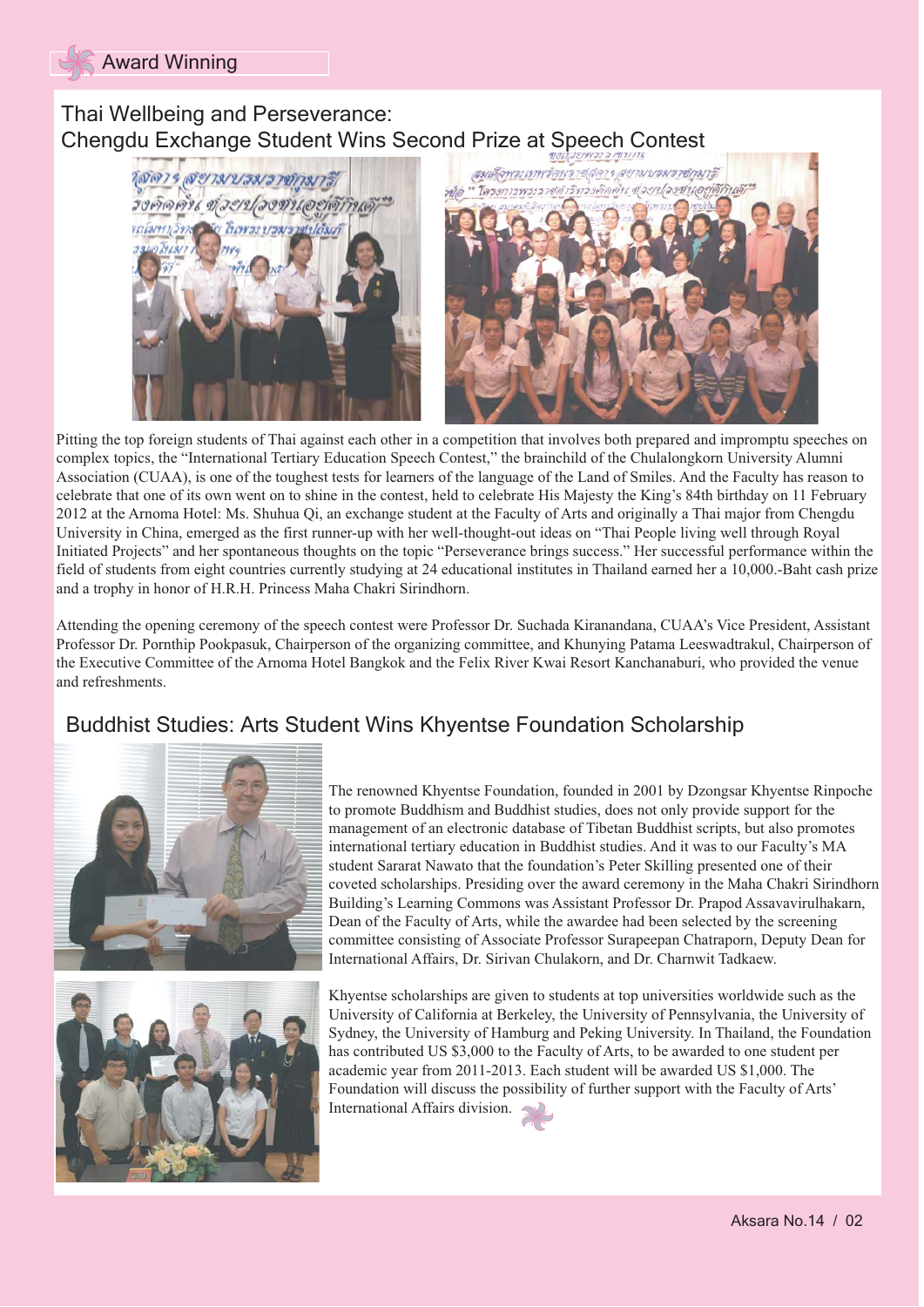#### New Horizons: Collaboration with Turkish University





The rise of Turkey has been one of the big global stories in recent years. Our Faculty has been one of the first bodies to react to the opportunities this offers, and to join hands with colleagues and institutions in this fascinating nation. On 24 January 2012, Professor Erkan Kirbiyik from Suleyman Demirel University in Turkey and Mr. Zeki Parilti, the Thai-Turkish Business Association's Cultural Director, paid a visit to the Faculty of Arts to seek academic collaboration between Suleyman Demirel University and Chulalongkorn University via a Memorandum of Understanding (MOU). They were welcomed by the Faculty's Dean, Assistant Professor Dr. Prapod Assavavirulhakarn, and Associate Professor Surapeepan Chatraporn, Deputy Dean for International Affairs.



# South-East Asian Exchanges: Indonesian University Representatives Pay Visit

Closer to home, but certainly no less important for Thai academic relations is Indonesia; and the Faculty's international cooperation takes this country very seriously indeed: On 27 January 2012, Assistant Professor Dr. Safrina Noorman and Dian Dia-an from the English Education Department, Universitas Pendidikan, Indonesia, paid a visit to the Faculty of Arts and were welcomed by Associate Professor Surapeepan Chatraporn, Deputy Dean for International Affairs and Assistant Professor Dr. Nattama Pongpairoj, Head of the Department of English. In addition to exchanging views about teaching and research, the visitors were here seeking suggestions for curriculum development and improvement of Pendidikan's newly established program in English and Linguistic Studies.